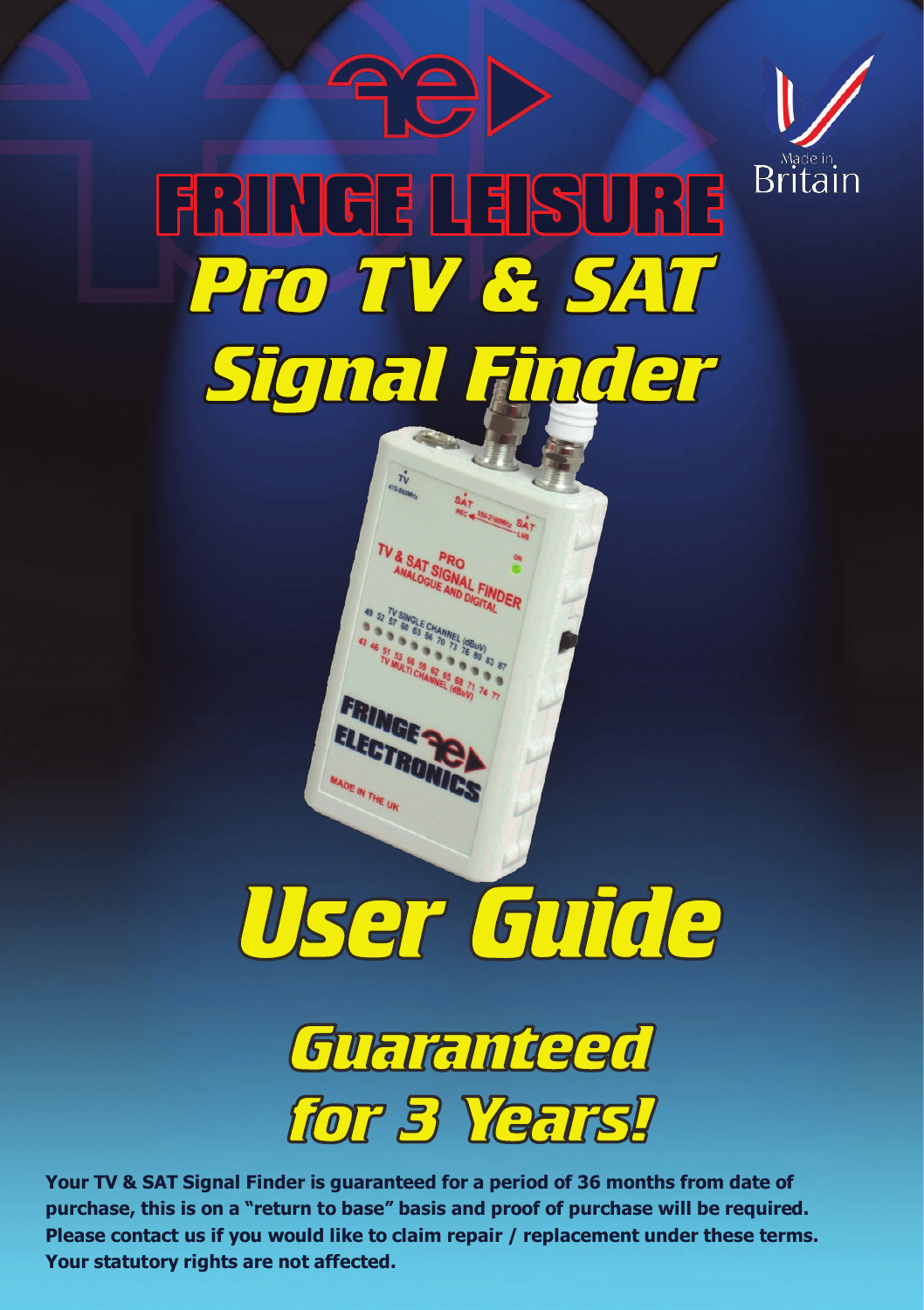#### **PRO TV & SAT SIGNAL FINDER**

The **Pro TV & SAT signal finder** is a highly sensitive and accurate combined UHF TV and satellite signal finder. It incorporates both audio and visual signal indication and UHF signal finding has much improved sensitivity over previous models giving greater accuracy for aerial alignment in areas with poor signal strength.

## **Instructions for use as a UHF TV signal finder when using an aerial:**

 $\Rightarrow$  Fit the 9V PP3 battery (supplied) into battery holder within the battery compartment at the rear of the **Pro TV & SAT signal finder**.

 $\Rightarrow$  Connect your directional aerial lead to the socket marked "TV". Note, if your aerial system incorporates an adjustable signal amplifier/booster, the best procedure is to first follow the steps below and find the strongest signal with the booster set to "low" boost setting, and if none can be found, then try again with the setting to "high/normal" boost.

 $\Rightarrow$  Turn on the power switch, located on the side of the unit and the green "On" power indicator will light. The audio signal will be heard as a continuous tone when one or more LED's are lit.

 $\Rightarrow$  Rotate the directional aerial, watch the LED's and/or listen to the audio tone. As the signal level improves, the pitch of the tone will increase and more LED's will light. The best position for your aerial will be indicated by the greatest number of LED's being lit and the highest pitch of audio tone. If you have found the signal with your booster set to "low", you may now switch your booster to "high/normal" if required.

 $\implies$  The Finder can now be removed from the aerial lead which can be re-connected to your TV or set-top box. You are now ready to tune your TV to receive the best quality TV signal available in your area.

 $\Rightarrow$  If you have difficulty tuning then you may wish to try re-connecting and continue rotating the aerial to the next highest signal is found. Also note that main TV transmitters require your aerial to be horizontally polarized, and local transmitters, vertical. So you may need to repeat the procedure for each mode. A tip is to look around to see how the local fixed aerial installations are oriented as a starting point.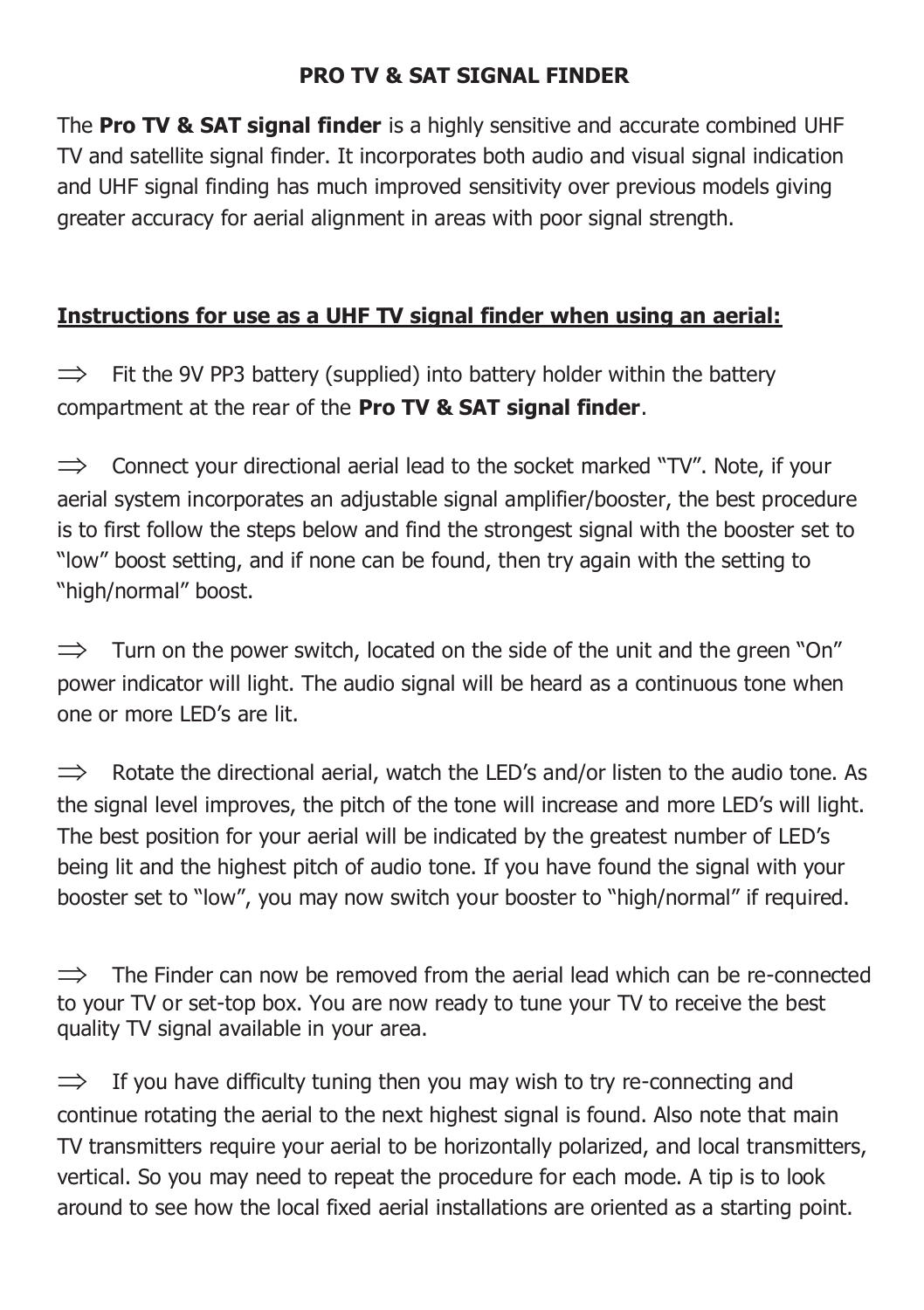#### **Instructions for use as Satellite signal finder:**

- $\Rightarrow$  There is no need to fit a battery or switch on the unit when used as a satellite finder as it is automatically powered by the satellite receiver once the connection is made.
- $\Rightarrow$  Connect the cable from the satellite receiver to the connection marked "SAT REC" and the dish's LNB to the connection marked "SAT LNB". A white patch lead is included for this purpose.
- $\Rightarrow$  Once connected, the unit will be powered by your satellite receiver and if all connections are made correctly, the first 3 to 5 LED's (depending on the model of LNB) will light up and the audio tone will be heard. On a non-aligned dish, this is the received signal starting point.
- $\Rightarrow$  By adjusting the direction and elevation angle of the dish, the finder will indicate any signal received from a satellite. You must first find out the elevation angle for the required satellite (usually Astra 2 for U.K. viewers) for your location. Then, turn the face of the dish towards the north. Now, (depending on the type of dish) adjust the dish's angle, and then slowly and smoothly turn the dish through east towards the south. Watch the LED's and listen for the audible tone. When the dish becomes aligned, the pitch of the tone will increase and more LED's will light.
- $\Rightarrow$  The best position for your dish will be indicated when the greatest number of LED's are lit and the audio tone is at its highest pitch. Once that position is found, the elevation angle may be fine tuned. Successful alignment with the correct satellite will be confirmed by your satellite receiver (see the receiver's instructions.)
- $\Rightarrow$  When the signal has been found and a picture is being received, disconnect the lead from the LNB and re attach the cable from the satellite receiver. The **Pro TV and Sat Signal finder** is not weather proof and so must not be left permanently connected.

Because of the wide band nature of this signal finder, erroneous readings may occur if used in close proximity of transmitting sources (cell phone, wi-fi, tetra, wireless equipment etc)

The indicated signal level is a guideline only and absolute accuracy is not guaranteed.